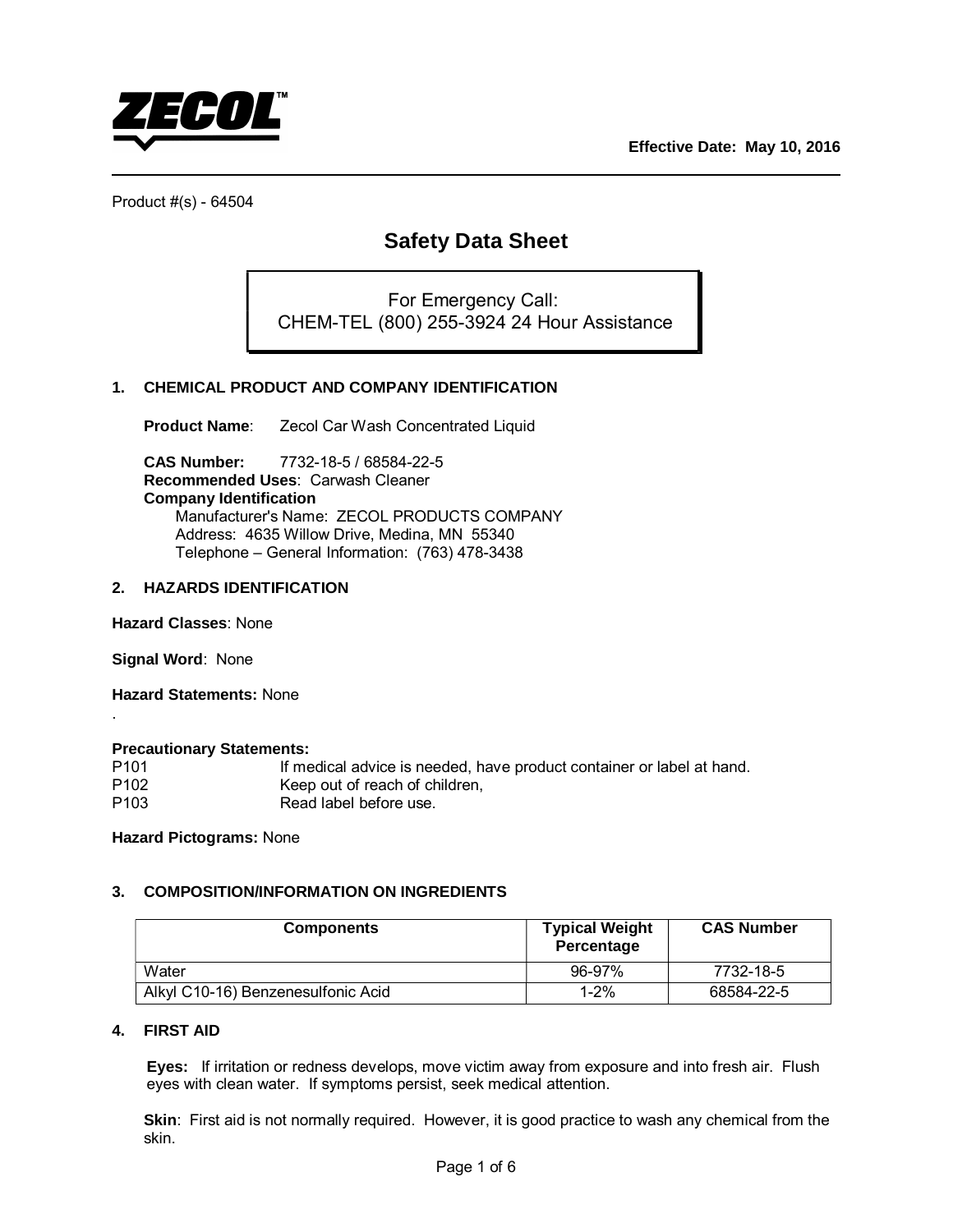

 **Inhalation**: First aid is not normally required. If breathing difficulties develop, move victim away from source of exposure and into fresh air. Seek immediate medical attention

 **Ingestion**: First aid is not normally required. However, if swallowed and symptoms develop, seek medical attention.

**Medical Conditions:** None known.

# **5. FIRE FIGHTING MEASURES**

 **Suitable Extinguishing Media**: Use material that is appropriate for the surrounding fire.

**Specific Hazards:** None known.

**Hazardous Combustion Products:** None anticipated.

**Special Firefighting Procedures**: For fires beyond the initial stage, emergency responders in the immediate hazard area should wear bunker gear. When the potential chemical hazard is unknown, in enclosed or confined spaces, or when explicitly required by DOT, a self-contained breathing apparatus should be worn. In addition, wear other appropriate protective equipment as conditions warrant (see Section 8). Isolate immediate hazard area and keep unauthorized personnel out. Cool equipment exposed to fire with water, if it can be done with minimal risk.

# **6. ACCIDENTAL RELEASE MEASURES**

**Personal Precautions:** None anticipated

**Environmental Precautions:** Stop spill/release if it can be done with minimal risk. Prevent spilled material from entering sewers, storm drains, other unauthorized treatment drainage systems, and natural waterways.

**Methods for Containment and Clean-Up:** Immediate cleanup of any spill is recommended. Dike far ahead of spill for later recovery or disposal. Absorb spill with inert material such as sand, earth or other non-combustible material, and place in suitable container for disposal.

# **7. HANDLING AND STORAGE**

**Precautions for Safe Handling: Use good personal hygiene practice.** 

 **Conditions for Safe Storage:** Store only in approved containers. Protect container(s) against physical damage.

# **8. EXPOSURE CONTROLS/PERSONAL PROTECTION**

# **Exposure Guidelines**

| <b>Component</b> | v<br><b>ACGIH</b> | <b>STEL</b><br>$\lambda$ $\sim$ $\sim$ $\mu$ $\sim$<br>AUGII | <b>OCUA</b><br><b>PFI</b> | . STF'<br>-- |
|------------------|-------------------|--------------------------------------------------------------|---------------------------|--------------|
| None             |                   |                                                              |                           |              |
|                  | ---               | $- - -$                                                      | $- - -$                   | $- - -$      |

**Engineering Controls**: If current ventilation practices are not adequate to minimize exposure, additional ventilation or exhaust systems may be required.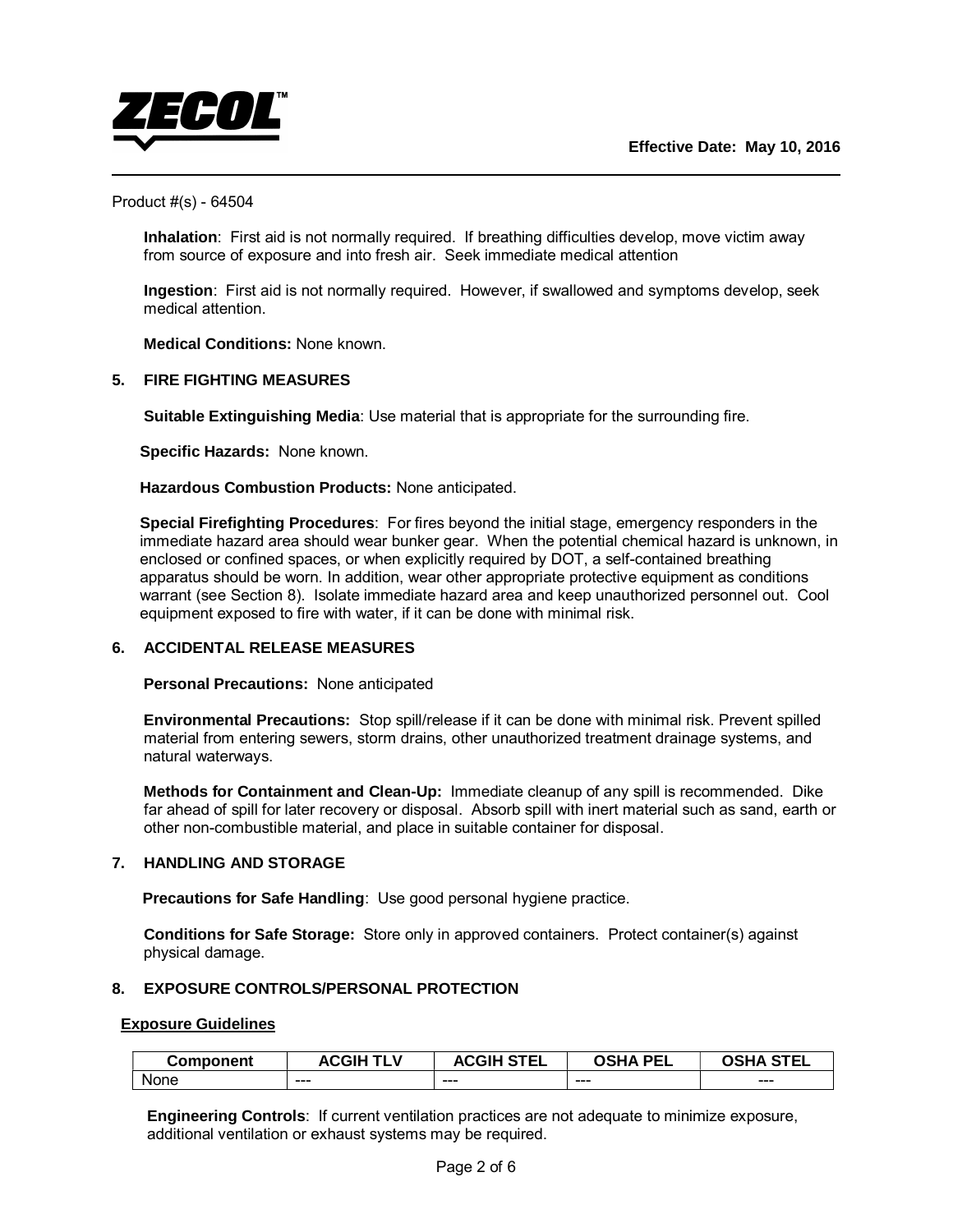

# **Specific Personal Protective Equipment**

 **Eye/Face Protection**: While contact with this material is no expected to cause irritation, the use of approved eye protection to safeguard against potential eye contact is considered good practice.

**Skin**: Not required based on the hazards of the material. However, it is considered good practice to wear gloves when handling chemicals.

 **Respiratory Protection**: Respiratory protection is not usually required.

A respiratory protection program that meets OSHA's 29 CFR 1910.134 and ANSI Z88.2 requirements must be followed whenever workplace conditions warrant a respirator's use. Airpurifying respirators provide limited protection and cannot be used in atmospheres that exceed the maximum use concentration as directed by regulation or the manufacturer's instructions, in oxygen deficient (less than 19.5% oxygen) situations or under conditions that are immediately dangerous to life and health (IDLH).

Use a positive pressure air supplied respirator if there is potential for uncontrolled release, exposure levels are unknown, or any other circumstances where air-purifying respirators may not provide adequate protection.

**Other Protective Equipment**: A source of clean water should be available in the work area for flushing eyes and skin. Impervious clothing should be worn as needed.

**Suggestions provided in this section for exposure control and specific types of protective equipment are based on readily available information. Users should consult with the specific manufacturer to confirm the performance of their protective equipment. Specific situations may require consultation with industrial hygiene, safety, or engineering professionals**.

# **9. PHYSICAL AND CHEMICAL PROPERTIES (approximate values)**

 **Appearance**: Clear, violet liquid **Odor**: Mild  **Odor threshold**: No data  **pH**: Not applicable  **Melting/Freezing Point**: 0˚C **/** 32˚F  **Boiling point (at 1 atm)**: 100˚C / 212 ˚F  **Flash Point:** Non-flammable **Auto-Ignition Temperature:** Non-flammable **Evaporation rate (butyl acetate = 1)**: No data  **Flammability (solid, gas):** Not applicable  **Explosive Limits:** Non-flammable  **Vapor Pressure:** No data  **Vapor Density (air = 1):** >1 **Specific gravity (H<sub>2</sub>0 = 1):** 1 @ 20 $^{\circ}$ C / 68  $^{\circ}$ F  **Solubility in water**: Soluble **Partition Coefficient:** No data  **Decomposition Temperature:** No data  **Viscosity:** No data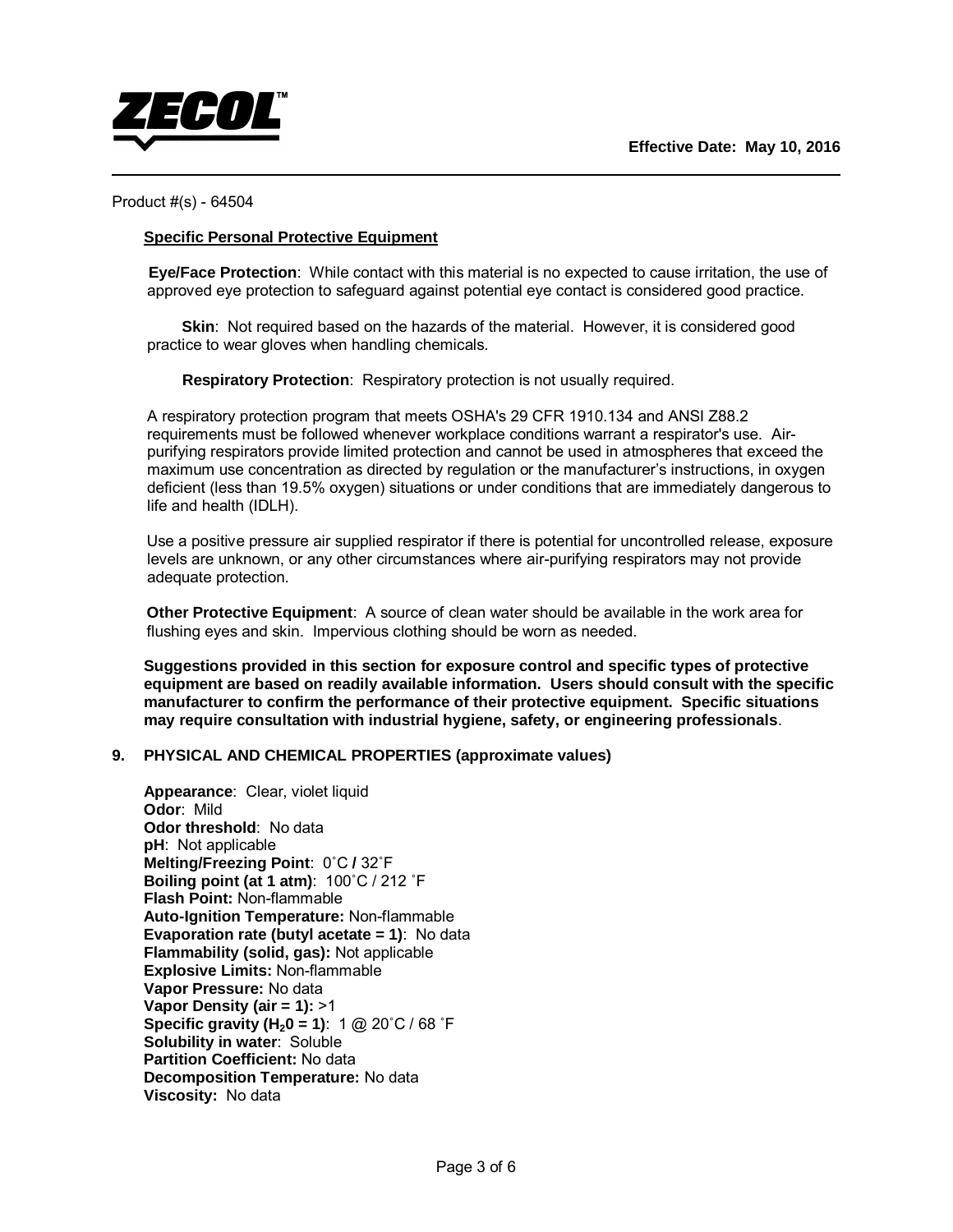

# **10. STABILITY AND REACTIVITY**

 **Stability (thermal, light, etc.)**: Stable under normal conditions of storage and handling.

 **Conditions to Avoid**: None known

 **Incompatibility (materials to avoid)**: Avoid contact with strong acids and bases, strong oxidizing agents, aluminum, tin and their alloys, leather and wool

 **Hazardous Decomposition Products**: Carbon and sulfur oxides.

 **Hazardous Polymerization**: Will not occur.

# **11. TOXICOLOGICAL INFORMATION**

#### **Acute Toxicity:**

| Product/Ingredient Name | Result                  | <b>Species</b> | Dose                        |
|-------------------------|-------------------------|----------------|-----------------------------|
| Car Wash Concentrate    | LD50 Oral               |                | >5 g/kg                     |
|                         | LD50 Dermal             |                | $>2$ g/kg                   |
| Alkyl (C10-16)          | LD50 Oral               | Rat            | $>$ 5 g/kg – limit test     |
| Benzenesulfonic Acid    | LD50 Dermal             | Rabbit         | $>$ 5 g/kg – limit test     |
|                         | LC50 Inhalation (vapor) | Rat            | $> 1.9$ m/l (aerosol) -4 hr |
|                         |                         |                | (limit test)                |

**Skin Corrosion/Irritation:** Not an irritant.

**Serious Eye Damage/Irritation:** Mild eye irritant.

**Signs and Symptoms:** High concentrations may cause irritation of nose, throat and digestive tract and diarrhea.

**Skin Sensitization:** None reported

**Respiratory Sensitization:** None reported

**Germ Cell Mutagenicity:** None reported

**Carcinogenicity:** None reported. It is not listed by NTP, IARC or OSHA.

**Reproductive Toxicity:** None reported

**Specific Target Organ Toxicity (Single Exposure):** None reported.

**Specific Target Organ Toxicity (Repeated Exposure):** None reported

# **12. ECOLOGICAL INFORMATION**

**Toxicity:** Material is primarily water and therefore is aquatically non-toxic.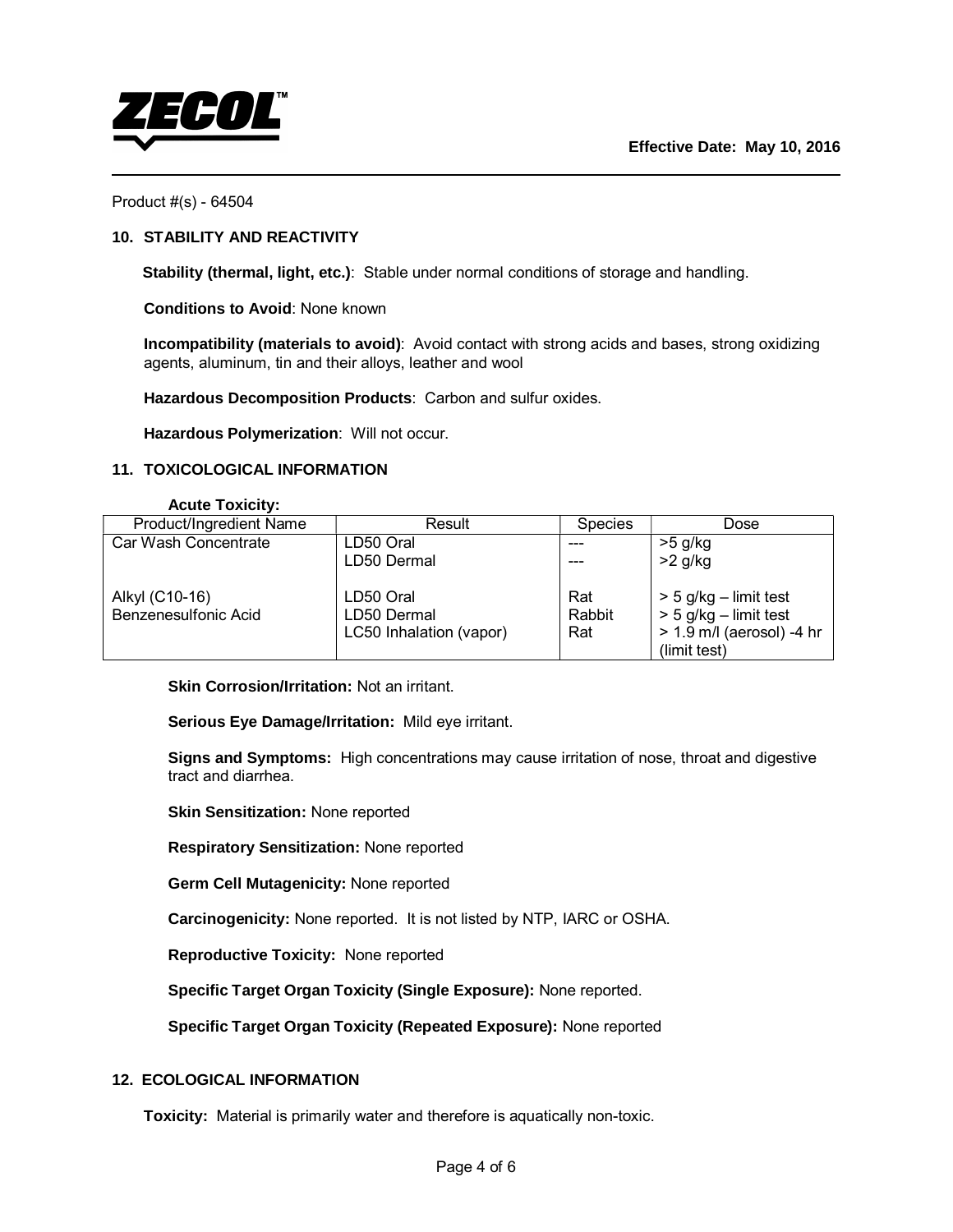

| <b>Ingredient Name</b> | <b>Result</b>                       | <b>Species</b> | <b>Exposure</b> |
|------------------------|-------------------------------------|----------------|-----------------|
| Alkyl (C10-16)         | Acute LC50 > 10,000 mg/L Salt Water | Fish           | 96 hrs          |
| Benzenesulfonic Acid   | Acute LC50 >1,000 mg/L Fresh Water  | Daphnia        | 48 hrs          |
|                        | Acute EC50 >1, 000 mg/L Fresh Water | Algae          | 72 and 96 hrs   |

 **Persistence and Degradability:** Minor component is not biodegradable.

 **Bioaccumulative Potential:** No data

 **Mobility in Soil:** Not applicable

 **Other Adverse Effects:** None known

# **13. DISPOSAL CONSIDERATIONS**

The generator of a waste is always responsible for making proper hazardous waste determinations and needs to consider state and local requirements in addition to federal regulations.

Recycle wherever possible. Large volumes may be suitable for re-distillation or, if contaminated, incinerated. Can be disposed of in a sewage treatment facility.

This material, if discarded as produced would not be a federally regulated RCRA hazardous waste. Use which results in chemical or physical change of this material could subject it to additional regulation as a hazardous waste.

# **14. TRANSPORT INFORMATION**

 **DOT/TDG Proper Shipping Name:** Not Regulated  **DOT/TDG Identification Number:** Not Regulated **DOT Hazard Class:** None / **TDG Hazard Class:** None  **DOT/TDG Packing Group:** Not Regulated  **ERG Guide Number:** None  **Marine Pollutant:** No

# **15. REGULATORY INFORMATION**

 **TSCA:** Components are listed on the TSCA inventory.

**DSL:** Components are listed on the DSL inventory.

 **OSHA (Occupational Safety and Health Administration):** This material is NOT considered to be hazardous as defined by the OSHA Hazard Communication Standard**.** 

This material has not been identified as a carcinogen by NTP, IARC or OSHA

 **CERCLA/SARA – Section 302 Extremely Hazardous Substances and TPQ (in pounds):** This material does NOT contain chemicals subject to the reporting requirements of SARA 302 and 40 CFR 355 Appendix A and B.

**EPA (CERCLA) Reportable Quantity (in pounds):** This material does NOT contain chemicals subject to the reporting requirements of 40 CFR 302.4.